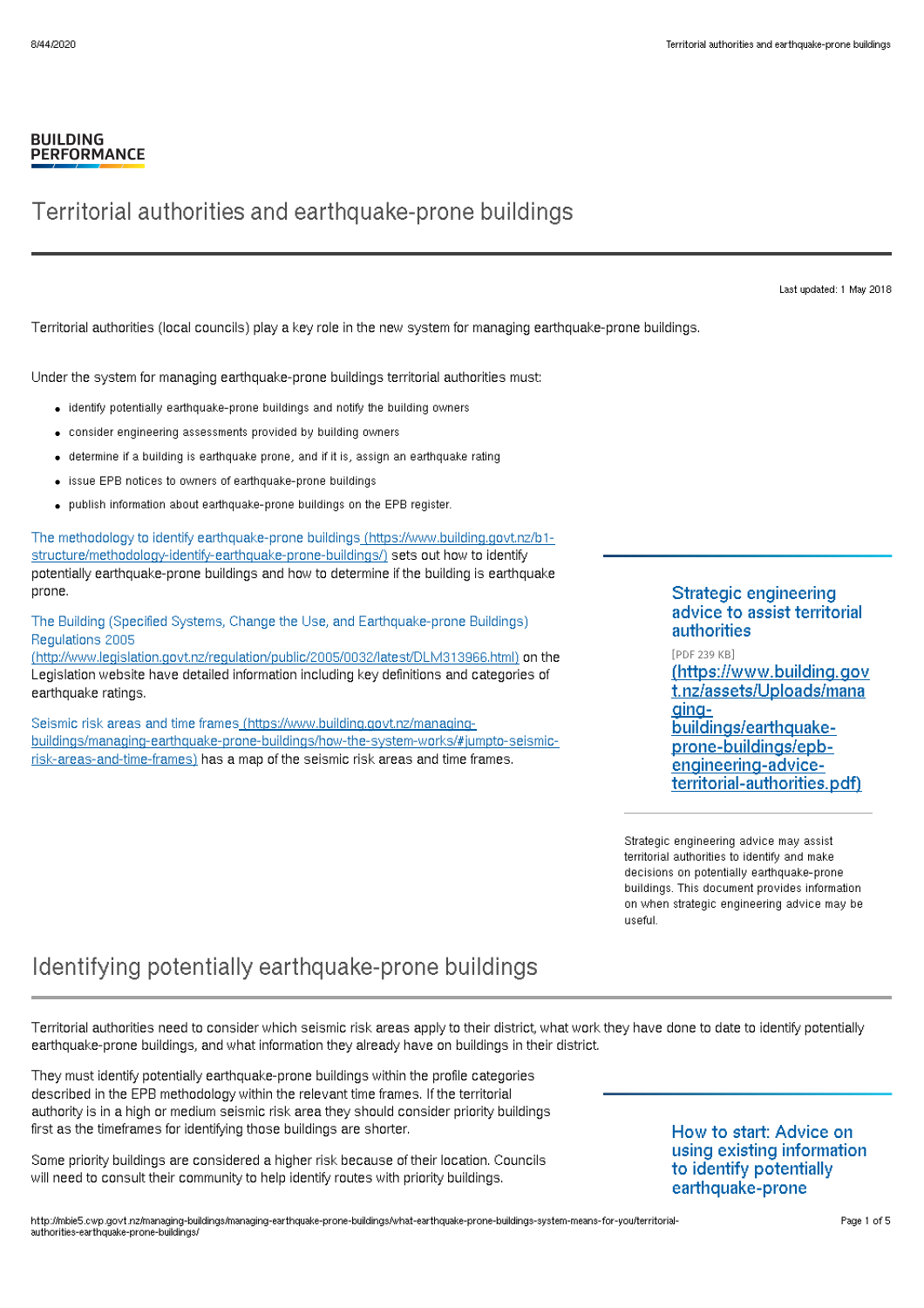Territorial authorities may also identify earthquake-prone buildings through business as usual activities at any time. For example, this can be if a building consent application or proposed change of use triggers concern about a building's earthquake performance.

Priority Buildings: a guide to the earthquake-prone building provisions of the Building Act [\(https://www.building.govt.nz/building-code-compliance/b-stability/b1-structure/priority](http://mbie5.cwp.govt.nz/building-code-compliance/b-stability/b1-structure/priority-buildings-earthquake-prone/)buildings-earthquake-prone/) provides guidance on identifying priority buildings.

#### buildings

[PDF 196 KB] [\(https://www.building.gov](http://mbie5.cwp.govt.nz/assets/Uploads/managing-buildings/earthquake-prone-buildings/ta-use-existing-info-identify-epb.pdf) t.nz/assets/Uploads/mana gingbuildings/earthquakeprone-buildings/ta-useexisting-info-identifyepb.pdf)

Territorial authorities may already have some building assessment information on file. Advice on how to use existing information on file to identify potentially earthquake-prone buildings is provided in this information sheet.

### Reporting on progress to identify potentially earthquake-prone buildings

Territorial authorities must report regularly to MBIE on their progress towards identifying potentially earthquake-prone buildings. Time frames for this vary by seismic risk area:

- High annually
- Medium every two years
- Low every three years.

Territorial authorities with multiple seismic risk areas are required to report on progress across their whole district at the frequency required according to the highest seismic risk area in their region.

Territorial authorities can find out how often they are required to report by checking their seismic risk area.

Z-values to determine seismic risk [\(https://www.building.govt.nz/managing-buildings/managing-earthquake-prone-buildings/how-the-system](http://mbie5.cwp.govt.nz/managing-buildings/managing-earthquake-prone-buildings/how-the-system-works/z-values-seismic-risk/)works/z-values-seismic-risk/) has further information.

MBIE has set up an online reporting platform for territorial authorities to meet their reporting requirements. You will require a RealMe login and need to request an invite from EPB@mbie.govt.nz [\(https://www.building.govt.nzmailto:EPB@mbie.govt.nz\)](mailto:EPB@mbie.govt.nz) to access the online reporting platform.

What it is [\(https://www.realme.govt.nz/what-it-is\)](https://www.realme.govt.nz/what-it-is) on the RealMe website has more information about creating a RealMe login.

#### Existing earthquake-prone building notices need to be reissued

If territorial authorities have issued owners of buildings with an earthquake-prone building notice under the previous system (known as a section 124 notice) they will need to replace this with a new earthquake-prone building notice (an EPB notice). This is unless the building is no longer within the scope of the amended legislation, such as a farm building. The following is the guidance referred to in Schedule 1AA to the Building Act.

Territorial authorities who have previously issued section 124 notices should:

- check the scope of the new legislation and revoke any current section 124 notices on buildings this no longer applies to and notify the owners
- identify whether any of these buildings are now priority buildings (medium and high seismic risk areas only)
- reissue each section 124 notice as an EPB notice, noting whether the building is a priority building, and apply the relevant deadlines for seismic work. Note that earthquake ratings are not required for these notices if that information is not known, and
- update the EPB register with details of the new EPB notices.

The existing deadline from the original section 124 notice remains, unless either:

1. applying the relevant deadline under the new system, taken from the date the EPB notice is issued, would result in a shorter deadline. In this case, the shorter deadline applies, or

2. the owner is given a shorter period within which to complete seismic work under the section 124 notice than the period relevant to the building under the new system and the owner asks the territorial authority to have the longer period applied retrospectively to the date of the old notice. The territorial authority must have regard to the particular circumstances of the building before agreeing to that request.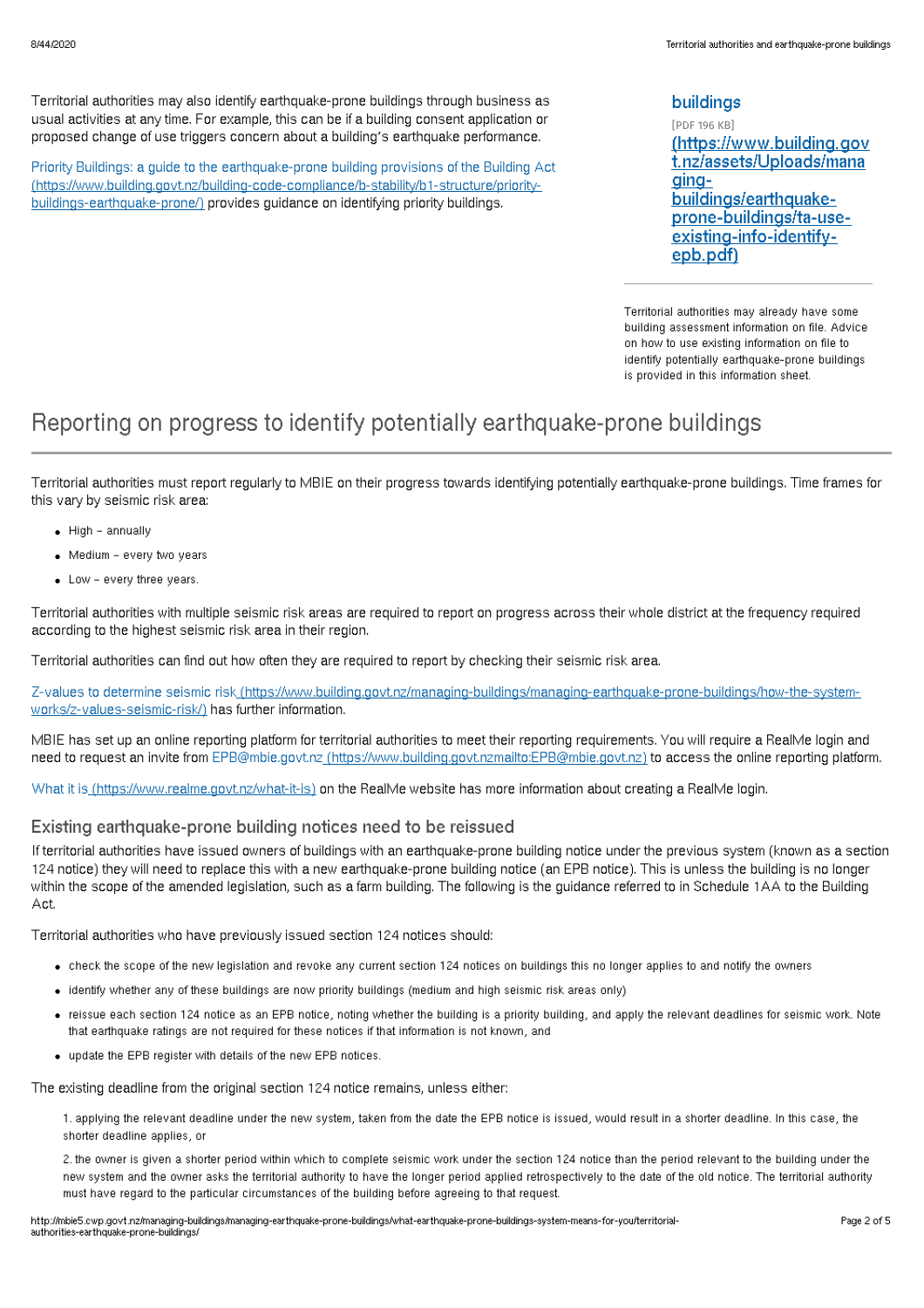Schedule 1AA of the Building Act 2004 [\(http://www.legislation.govt.nz/act/public/2004/0072/latest/whole.html\)](http://www.legislation.govt.nz/act/public/2004/0072/latest/whole.html) on the Legislation website specifically deals with transitional arrangements for existing earthquake-prone building policies and section 124 notices.

## Considering engineering assessments

Territorial authorities must consider whether engineering assessments for buildings meet the requirements of the EPB methodology.

Assessments completed before the new system came into effect can be accepted by territorial authorities if they meet the criteria specified in the EPB methodology for previous assessments.

The methodology to identify earthquake-prone buildings [\(https://www.building.govt.nz/b1-structure/methodology-identify-earthquake-prone](http://mbie5.cwp.govt.nz/b1-structure/methodology-identify-earthquake-prone-buildings/)buildings/) has more information.

# Determining if a building is earthquake prone and assigning an earthquake rating

Territorial authorities use the information in the engineering assessment to help determine whether a building is earthquake prone and then assign an earthquake rating if it is. The EPB methodology sets out how to do this.

Earthquake ratings mean the degree to which the building, or part, meets the seismic performance requirements of the Building Code that relate to how a building is likely to perform in an earthquake and that would be used to design a new building on the same site as at 1 July 2017 – the date the new system came into force.

For example, if a territorial authority determines that a building meets 25% of the requirements of the building code described above (ie equivalent to 25% of the New Building Standard or NBS) the earthquake rating of the building would be 25%.

The categories of earthquake rating prescribed in regulations are:

- 0% to less than 20%
- 20% to less than 34%

These categories determine which EPB notice will be issued.

Building (Specified Systems, Change the Use, and Earthquake-prone Buildings) Regulations 2005 [\(http://www.legislation.govt.nz/regulation/public/2005/0032/latest/DLM313966.html\)](http://www.legislation.govt.nz/regulation/public/2005/0032/latest/DLM313966.html) on the Legislation website has detailed information.

### Issuing EPB notices to building owners

The form of EPB notices that territorial authorities issue to building owners is set in regulations.

EPB notices and register of earthquake-prone buildings (https://www.building.govt.nz/managing-buildings/managing-earthquake-prone[buildings/what-earthquake-prone-buildings-system-means-for-you/users-earthquake](http://mbie5.cwp.govt.nz/managing-buildings/managing-earthquake-prone-buildings/what-earthquake-prone-buildings-system-means-for-you/users-earthquake-prone-buildings/#jumpto-epb-notices-and-register-of-earthquake__002dprone-buildings__00a0)prone-buildings/#jumpto-epb-notices-and-register-of-earthquake\_\_002dpronebuildings  $\equiv$  00a0) has examples of the notices and more information.

Building (Specified Systems, Change the Use, and Earthquake-prone Buildings) Regulations 2005

Territorial authorities issue EPB notices for earthquake-prone buildings

[PDF 186 KB] [\(https://www.building.gov](http://mbie5.cwp.govt.nz/assets/Uploads/managing-buildings/earthquake-prone-buildings/ta-issue-epb-notices.pdf) t.nz/assets/Uploads/mana gingbuildings/earthquakeprone-buildings/ta-issueepb-notices.pdf)

Advice on the process for issuing and

attaching EPB notices is provided in this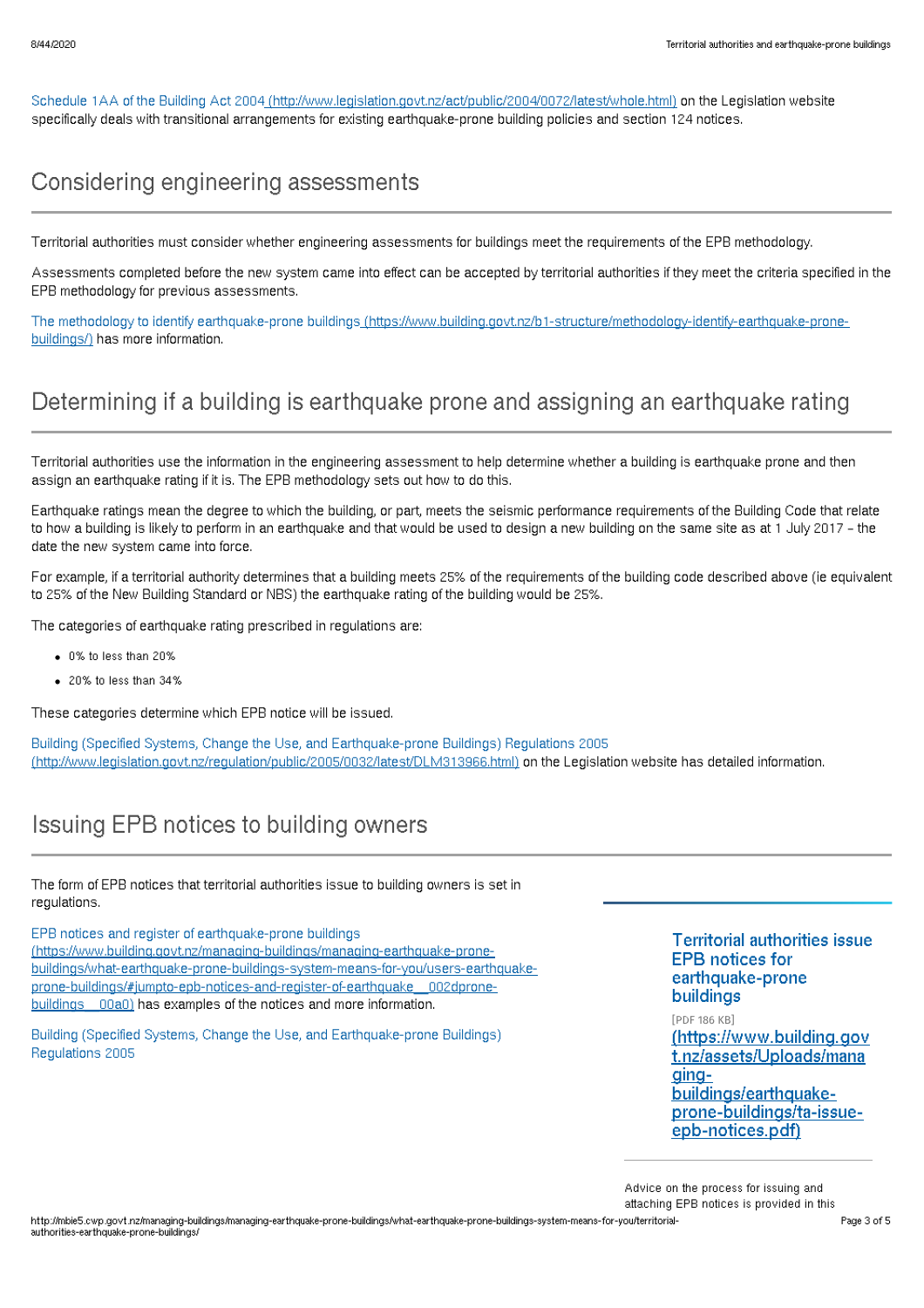information sheet. This includes the recommended approach in different circumstances, eg for interconnected buildings and multiple titles.

(http://www.legislation.govt.nz/regulation/public/2005/0032/latest/DLM313966.html) on< the Legislation website has detailed information.

## Publishing information in the EPB register

Publicly available information about earthquake-prone buildings is an important aspect of the new system. Territorial authorities are required to enter information about buildings that have been determined earthquake prone in the EPB register, which is maintained by the Ministry of Business, Information and Employment.

Register of earthquake-prone buildings (EPB register) [\(https://www.building.govt.nz/managing-buildings/managing-earthquake-prone](http://mbie5.cwp.govt.nz/managing-buildings/managing-earthquake-prone-buildings/epb-register/)buildings/epb-register/)

## Considering and granting exemptions

Territorial authorities make decisions on applications for exemptions from the remediation requirements for certain buildings.

The characteristics of buildings that may be eligible for an exemption from the requirement to carry out seismic work are outlined in regulations.

The focus is on buildings or parts of buildings with low occupation, where there is low foot and vehicle traffic around the building, and where the impact of collapse in a moderate earthquake is likely to be low (in terms of life safety and damage to other property).

Priority buildings will generally not be considered to have the characteristics necessary to be granted an exemption from remediation requirements due to their use, location or occupation characteristics.

Exemptions from carrying out seismic work [\(https://www.building.govt.nz/building-code-compliance/b-stability/b1-structure/exemptions-carrying](http://mbie5.cwp.govt.nz/building-code-compliance/b-stability/b1-structure/exemptions-carrying-out-seismic-work/)out-seismic-work/) has more information about the process for granting and revoking exemptions, and explains the required building characteristics.

Building (Specified Systems, Change the Use, and Earthquake-prone Buildings) Regulations 2005 [\(http://www.legislation.govt.nz/regulation/public/2005/0032/latest/DLM313966.html\)](http://www.legislation.govt.nz/regulation/public/2005/0032/latest/DLM313966.html) on the Legislation website has detailed information.

## Extensions of time for heritage buildings

Territorial authorities may receive applications from owners of earthquake-prone heritage buildings for an extension of up to 10 years to strengthen their buildings. The building will need to be a Category 1 historic place on the New Zealand Heritage List/Rārangi Kōrero, or included on the National Historic Landmarks list/Ngā Manawhenua o Aotearoa me ōna Kōrero Tūturu.

# Managing non-compliance

If building owners do not display an EPB notice, provide an engineering assessment or undertake seismic work within the time frames required, territorial authorities have powers to take action.

Territorial powers where no action is taken (https://www.building.govt.nz/managing-buildings/managing-earthquake-prone-buildings/how-the[system-works/applying-outcome-of-decision/#jumpto-territorial-powers-where-no-action-is-taken\)](http://mbie5.cwp.govt.nz/managing-buildings/managing-earthquake-prone-buildings/how-the-system-works/applying-outcome-of-decision/#jumpto-territorial-powers-where-no-action-is-taken) has more details.

Owners of potentially earthquake-prone buildings [\(https://www.building.govt.nz/managing-buildings/managing-earthquake-prone-buildings/what](http://mbie5.cwp.govt.nz/managing-buildings/managing-earthquake-prone-buildings/what-earthquake-prone-buildings-system-means-for-you/owners-of-earthquake-prone-buildings/)earthquake-prone-buildings-system-means-for-you/owners-of-earthquake-prone-buildings/) has further information.

The Building Act 2004 [\(http://www.legislation.govt.nz/act/public/2004/0072/latest/DLM306036.html\)](http://www.legislation.govt.nz/act/public/2004/0072/latest/DLM306036.html) on the Legislation website has detailed information on territorial authorities' powers.

http://mbie5.cwp.govt.nz/managing-buildings/managing-earthquake-prone-buildings/what-earthquake-prone-buildings-system-means-for-you/territorialauthorities-earthquake-prone-buildings/